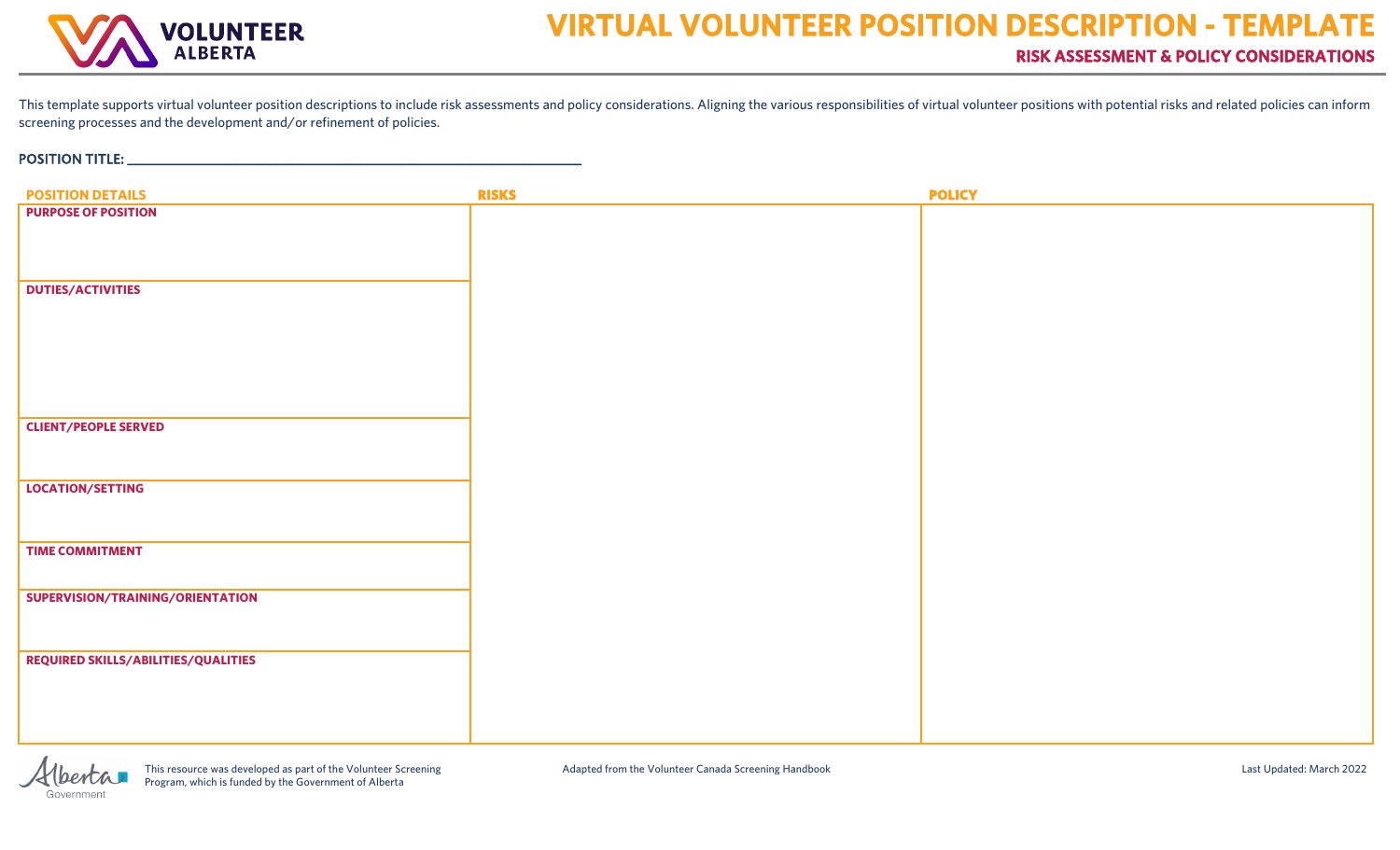

## POSITION TITLE: \_\_\_\_\_\_\_\_\_\_\_\_\_\_\_\_\_\_\_\_\_\_\_\_\_\_\_\_\_\_\_\_\_\_\_\_\_\_\_\_\_\_\_\_\_\_\_\_\_\_\_\_\_\_\_\_\_\_\_\_\_\_\_\_\_\_\_\_\_

| <b>POSITION DETAILS</b>                                                                                               | <b>RISKS</b>                                                                                                                                                                                       | <b>POLICY</b>                                                                                                                                                                                                           |
|-----------------------------------------------------------------------------------------------------------------------|----------------------------------------------------------------------------------------------------------------------------------------------------------------------------------------------------|-------------------------------------------------------------------------------------------------------------------------------------------------------------------------------------------------------------------------|
| <b>PURPOSE OF POSITION</b>                                                                                            |                                                                                                                                                                                                    |                                                                                                                                                                                                                         |
| What is the purpose or key function of the position?<br>How does the position support organization Mission and goals? | <b>Remember:</b> When determining risks, it is important to consider the Duty of Care<br>and Standard of Care required for the organization, volunteer position,<br>participants, and supervision. | <b>Remember:</b> It is important to ensure policy reflects practice and practice reflects<br>policy.                                                                                                                    |
| <b>DUTIES/ACTIVITIES</b>                                                                                              | What risks are associated or involved in this position and situation? (Consider the<br>activities, participants served, volunteer skills, setting, etc.)                                           | Is there an existing policy that addresses the potential risks? If not, what might be<br>included in the policy? Are there partners or other organizations you can go to for<br>collaboration, an example, or template? |
| What duties and/or activities will the volunteer perform?                                                             | What would a reasonable person of average judgement, skill, and experience be<br>expected to do, or not do, in this situation?                                                                     | How does the policy mitigate the risk?                                                                                                                                                                                  |
|                                                                                                                       |                                                                                                                                                                                                    | What is the procedure to carry out the policy?                                                                                                                                                                          |
| <b>CLIENT/PEOPLE SERVED</b>                                                                                           | What potential consequences of an action - or lack of action - can be foreseen?                                                                                                                    | What is the scope of the policy (does it cover the board, organization, a specific                                                                                                                                      |
| Describe the people who the volunteer will be serving and in contact with                                             |                                                                                                                                                                                                    | volunteer role, all volunteers)? Does the policy align with bylaws?                                                                                                                                                     |
| <b>LOCATION/SETTING</b>                                                                                               |                                                                                                                                                                                                    | Does the policy cover organizational Duty of Care? Does the policy fall under                                                                                                                                           |
| Where will the work take place?                                                                                       |                                                                                                                                                                                                    | existing legislation (Health Information Act, Freedom of Information and Privacy<br>Act, Personal Information Protection Act)?                                                                                          |
| <b>TIME COMMITMENT</b>                                                                                                |                                                                                                                                                                                                    | Are there are considerations required by stakeholders (funders, insurance, etc.)?                                                                                                                                       |
| What is the length of time and level of commitment required of the volunteer?                                         |                                                                                                                                                                                                    |                                                                                                                                                                                                                         |
| SUPERVISION/TRAINING/ORIENTATION                                                                                      |                                                                                                                                                                                                    |                                                                                                                                                                                                                         |
| Describe the supervision, training, and orientation for the position.                                                 |                                                                                                                                                                                                    |                                                                                                                                                                                                                         |
| <b>REQUIRED SKILLS/ABILITIES/QUALITIES</b>                                                                            |                                                                                                                                                                                                    |                                                                                                                                                                                                                         |
| What experience, skills, and/or qualifications are required?                                                          |                                                                                                                                                                                                    |                                                                                                                                                                                                                         |

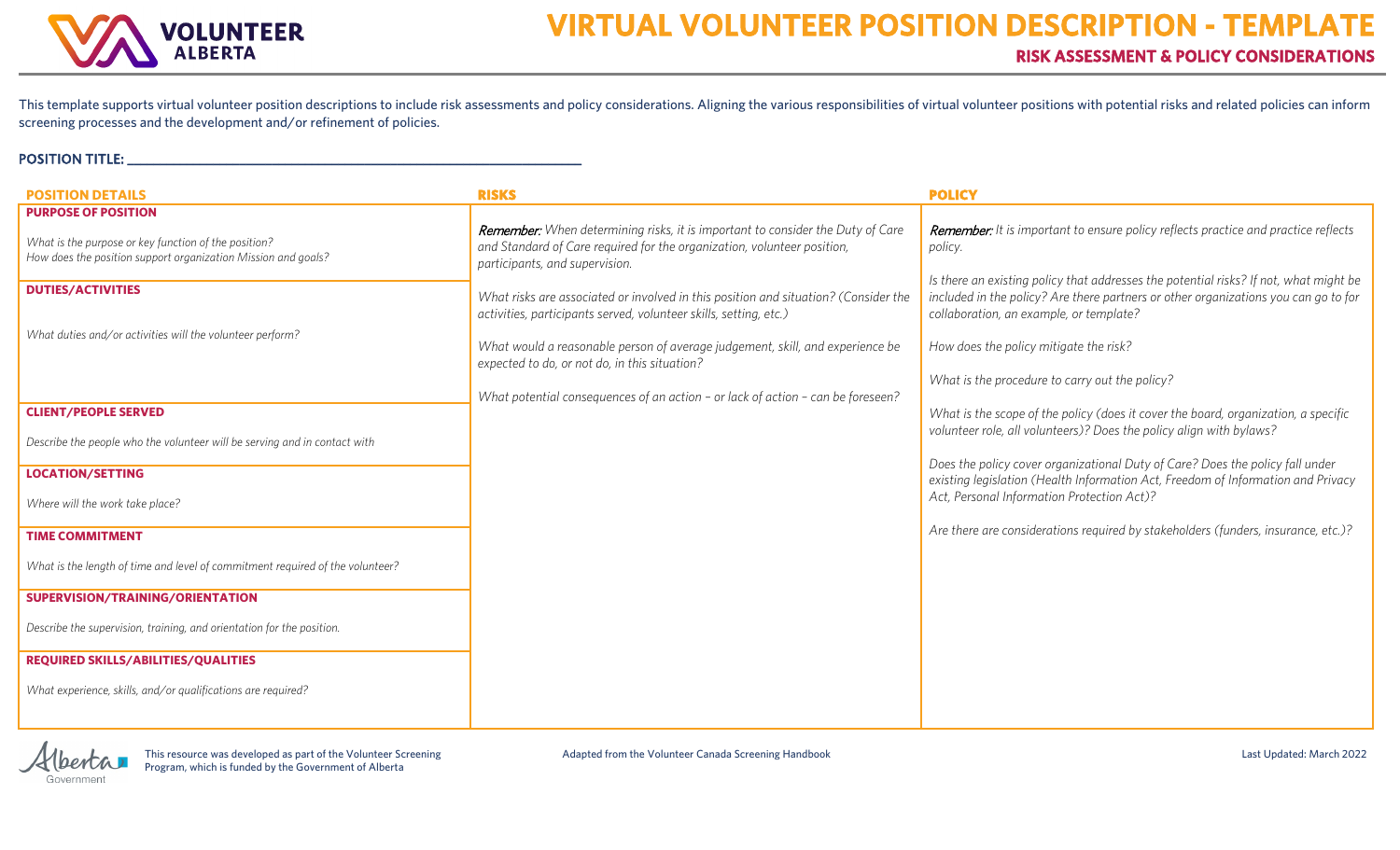

POSITION TITLE: \_\_Friendly Caller/Visitor\_

| <b>POSITION DETAILS</b>                                                                                                                                                                                                                                                                                                                                                                                     | <b>RISKS</b>                                                                                                                                                                                    | <b>POLICY</b>                                                                                                                                                                                                                                                                                                                                                                                                                                                                                                                                                                                       |
|-------------------------------------------------------------------------------------------------------------------------------------------------------------------------------------------------------------------------------------------------------------------------------------------------------------------------------------------------------------------------------------------------------------|-------------------------------------------------------------------------------------------------------------------------------------------------------------------------------------------------|-----------------------------------------------------------------------------------------------------------------------------------------------------------------------------------------------------------------------------------------------------------------------------------------------------------------------------------------------------------------------------------------------------------------------------------------------------------------------------------------------------------------------------------------------------------------------------------------------------|
| <b>PURPOSE OF POSITION</b><br>To provide friendly/companionship calls to isolated seniors and adults with<br>disabilities.                                                                                                                                                                                                                                                                                  | <b>Risk to Seniors:</b><br>• Volunteer has unsupervised access to a vulnerable<br>population<br>• Volunteer is in a position that builds trust                                                  | <b>Policies Required:</b><br>• A policy is required around screening and recruitment.<br>$\circ$ See 1.1<br>• Obtaining consent for a third-party reference and/or Police                                                                                                                                                                                                                                                                                                                                                                                                                           |
| <b>DUTIES/ACTIVITIES</b><br>Playing games or having conversations on the phone or online platform.                                                                                                                                                                                                                                                                                                          | • Potential for conversation to be uncomfortable for the<br>senior.<br>• If senior mentions depression or suicide, volunteer would                                                              | Information/Vulnerable Sector Check<br>o See 1.1A<br>• Policy around the privacy and storage of screening documentation (including                                                                                                                                                                                                                                                                                                                                                                                                                                                                  |
| <b>CLIENT/PEOPLE SERVED</b>                                                                                                                                                                                                                                                                                                                                                                                 | need specific skills to avoid saying anything harmful to the                                                                                                                                    | application, references, VSC, etc.)                                                                                                                                                                                                                                                                                                                                                                                                                                                                                                                                                                 |
| Homebound/isolated seniors or adults with disabilities                                                                                                                                                                                                                                                                                                                                                      | senior.<br>• Potential for volunteer to say something offensive to senior                                                                                                                       | • Potential policy around adherence to privacy legislation (ex. FOIP or PIPA)<br>• Potential policy around responsible technology use and cyber security for<br>volunteers                                                                                                                                                                                                                                                                                                                                                                                                                          |
| <b>LOCATION/SETTING</b>                                                                                                                                                                                                                                                                                                                                                                                     | <b>Risk to Volunteer:</b><br>• Potential for conversation to be uncomfortable or                                                                                                                | $\circ$ See 2.1                                                                                                                                                                                                                                                                                                                                                                                                                                                                                                                                                                                     |
| Private, remote location such as your home or office. Phone, or virtual/online<br>platform.                                                                                                                                                                                                                                                                                                                 | traumatizing for the volunteer if senior talks about intimate<br>details or tells stories that are emotional or heavy in nature.<br>Potential if the senior is isolated for them to speak about | <b>Sample Policies:</b><br>1.1 To ensure a mutually beneficial experience for volunteers, organization, and                                                                                                                                                                                                                                                                                                                                                                                                                                                                                         |
| <b>TIME COMMITMENT</b><br>Minimum one hour per week for at least one month                                                                                                                                                                                                                                                                                                                                  | depression or suicide.<br>• Potential for senior to say something offensive to volunteer                                                                                                        | participants, all volunteers will be screened before they can be accepted and placed<br>within the organization.                                                                                                                                                                                                                                                                                                                                                                                                                                                                                    |
| SUPERVISION/TRAINING/ORIENTATION<br>1 day training. Mental Health First Aid. Basic training for suicide intervention.<br>Supervisor is available at all times through phone call or other online<br>platform. Report problems or concerns immediately upon completion of call.<br>Bi-weekly check-ins with supervisor for more general questions or concerns.<br><b>REQUIRED SKILLS/ABILITIES/QUALITIES</b> |                                                                                                                                                                                                 | Ongoing screening will be conducted through supervision, evaluation, and feedback to<br>ensure standards continue to be met by volunteers within the organization and<br>programs. Specific screening procedures such as orientation, training, and supervision<br>will be dependent on the particular position and outlined in the "Terms of Reference".<br>1.1A A Police Information Check/Vulnerable Sector Check may be used as one of the<br>screening tools, if required, potential volunteers must sign a consent form for requesting<br>a Police Information Check/Vulnerable Sector Check. |
| Patience with clients; sociable; empathetic/active listening skills; able to set<br>healthy/appropriate boundaries; able to work independently; be reliable and<br>punctual, understand basic mental health first aid, conflict resolution skills,<br>de-escalation training.                                                                                                                               |                                                                                                                                                                                                 | 2.1 To ensure volunteer and participant maintain appropriate interactions within the<br>scope of the program, volunteers cannot share their personal contact information with<br>participants, and are to use organization-approved communication methods. Approved<br>communication methods are outlined in the "Terms of Reference".                                                                                                                                                                                                                                                              |

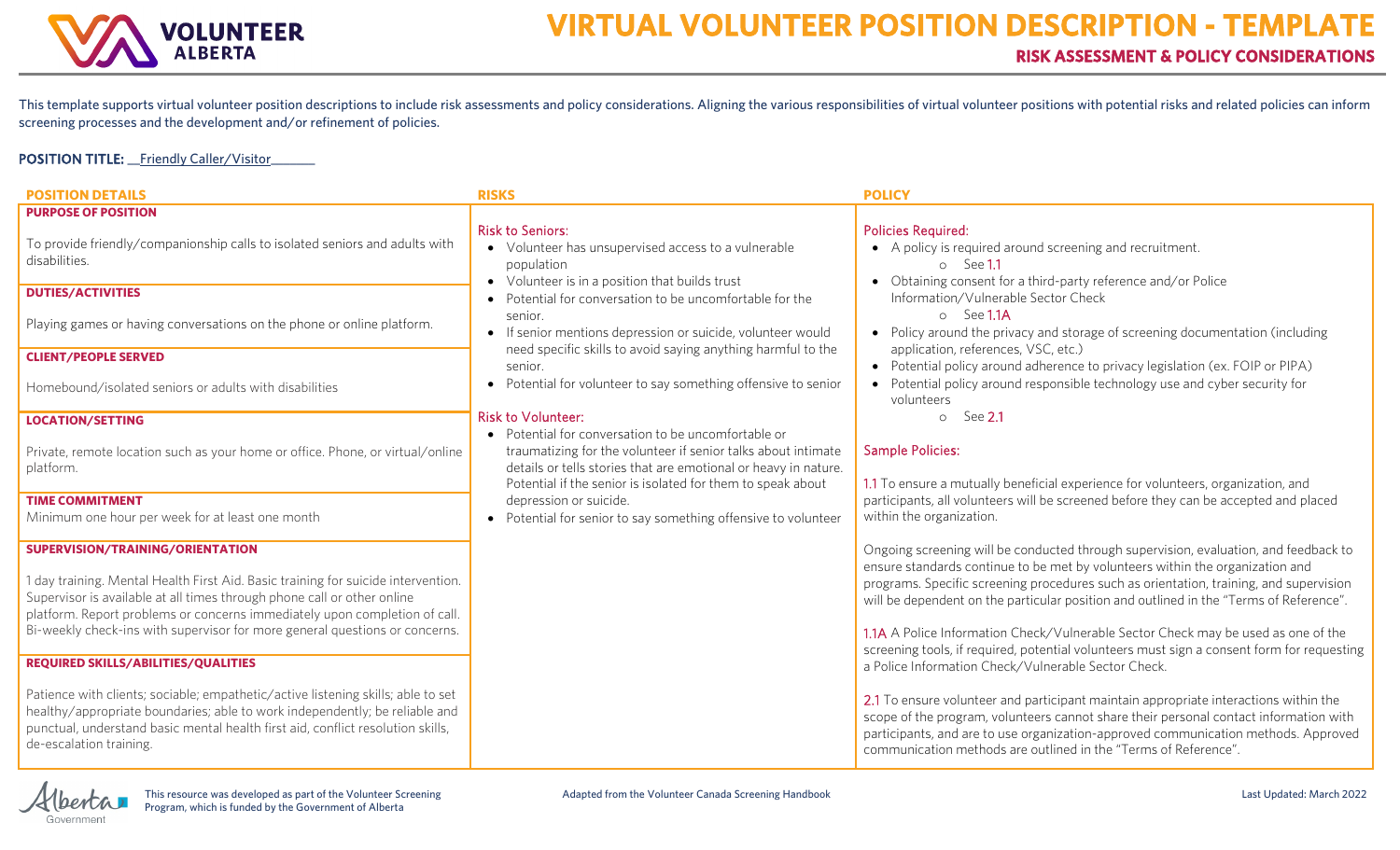

## POSITION TITLE: \_\_ Online ESL Conversation Facilitator\_

| <b>POSITION DETAILS</b>                                                                                                                                | <b>RISKS</b>                                                                                                                   | <b>POLICY</b>                                                                                                                                                                    |
|--------------------------------------------------------------------------------------------------------------------------------------------------------|--------------------------------------------------------------------------------------------------------------------------------|----------------------------------------------------------------------------------------------------------------------------------------------------------------------------------|
| <b>PURPOSE OF POSITION</b>                                                                                                                             | <b>Risk to Seniors:</b>                                                                                                        | <b>Policies Required:</b>                                                                                                                                                        |
| To provide an informal space for adult ESL learners to practice English.                                                                               | • Volunteer has unsupervised access to a vulnerable                                                                            | • A policy is required around screening and recruitment.                                                                                                                         |
| <b>DUTIES/ACTIVITIES</b>                                                                                                                               | population<br>• Volunteer is in a position that builds trust                                                                   | $\circ$ See 1.1<br>• Obtaining consent for a third-party reference and/or Police                                                                                                 |
| Provide instruction and guidance on the English language, facilitate                                                                                   | • Potential for conversation to be uncomfortable for the<br>senior.                                                            | Information/Vulnerable Sector Check<br>o See 1.1A                                                                                                                                |
| discussions.<br><b>CLIENT/PEOPLE SERVED</b>                                                                                                            | • If senior mentions depression or suicide, volunteer would<br>need specific skills to avoid saying anything harmful to the    | • Policy around the privacy and storage of screening documentation (including<br>application, references, VSC, etc.)                                                             |
| Adult ESL Learners                                                                                                                                     | senior.<br>• Potential for volunteer to say something offensive to senior                                                      | • Potential policy around adherence to privacy legislation (ex. FOIP or PIPA)<br>• Potential policy around responsible technology use and cyber security for                     |
| <b>LOCATION/SETTING</b>                                                                                                                                | <b>Risk to Volunteer:</b>                                                                                                      | volunteers<br>See <b>2.1</b><br>$\circ$                                                                                                                                          |
| Private, remote location such as your home or office. Virtual/online<br>platform.                                                                      | • Potential for conversation to be uncomfortable or<br>traumatizing for the volunteer if senior talks about intimate           | <b>Sample Policies:</b>                                                                                                                                                          |
| <b>TIME COMMITMENT</b>                                                                                                                                 | details or tells stories that are emotional or heavy in nature.<br>Potential if the senior is isolated for them to speak about | 1.1 To ensure a mutually beneficial experience for volunteers, organization, and                                                                                                 |
| One hour per week for 2 months, while the group is active                                                                                              | depression or suicide.<br>• Potential for senior to say something offensive to volunteer                                       | participants, all volunteers will be screened before they can be accepted and placed<br>within the organization.                                                                 |
| SUPERVISION/TRAINING/ORIENTATION                                                                                                                       |                                                                                                                                |                                                                                                                                                                                  |
| Half-day training on group facilitation, training on the virtual/online                                                                                |                                                                                                                                | Ongoing screening will be conducted through supervision, evaluation, and feedback to<br>ensure standards continue to be met by volunteers within the organization and            |
| platform, and cultural competency. Minimal supervision includes a bi-<br>weekly report to supervisor on any issues, concerns, or questions. Supervisor |                                                                                                                                | programs. Specific screening procedures such as orientation, training, and supervision<br>will be dependent on the particular position and outlined in the "Terms of Reference". |
| is generally not available for impromptu questions or concerns. Monthly call<br>with supervisor to check in about general questions or concerns.       |                                                                                                                                | 1.1A A Police Information Check/Vulnerable Sector Check may be used as one of the                                                                                                |
| <b>REQUIRED SKILLS/ABILITIES/QUALITIES</b>                                                                                                             |                                                                                                                                | screening tools, if required, potential volunteers must sign a consent form for requesting<br>a Police Information Check/Vulnerable Sector Check.                                |
| Group facilitation skills; cultural competency; patience with clients; sociable;                                                                       |                                                                                                                                |                                                                                                                                                                                  |
| empathetic/active listening skills; be reliable and punctual; basic                                                                                    |                                                                                                                                | 2.1 To ensure volunteer and participant maintain appropriate interactions within the                                                                                             |
| understanding of online/virtual platforms and troubleshooting.                                                                                         |                                                                                                                                | scope of the program, volunteers cannot share their personal contact information with<br>participants, and are to use organization-approved communication methods. Approved      |
|                                                                                                                                                        |                                                                                                                                | communication methods are outlined in the "Terms of Reference".                                                                                                                  |